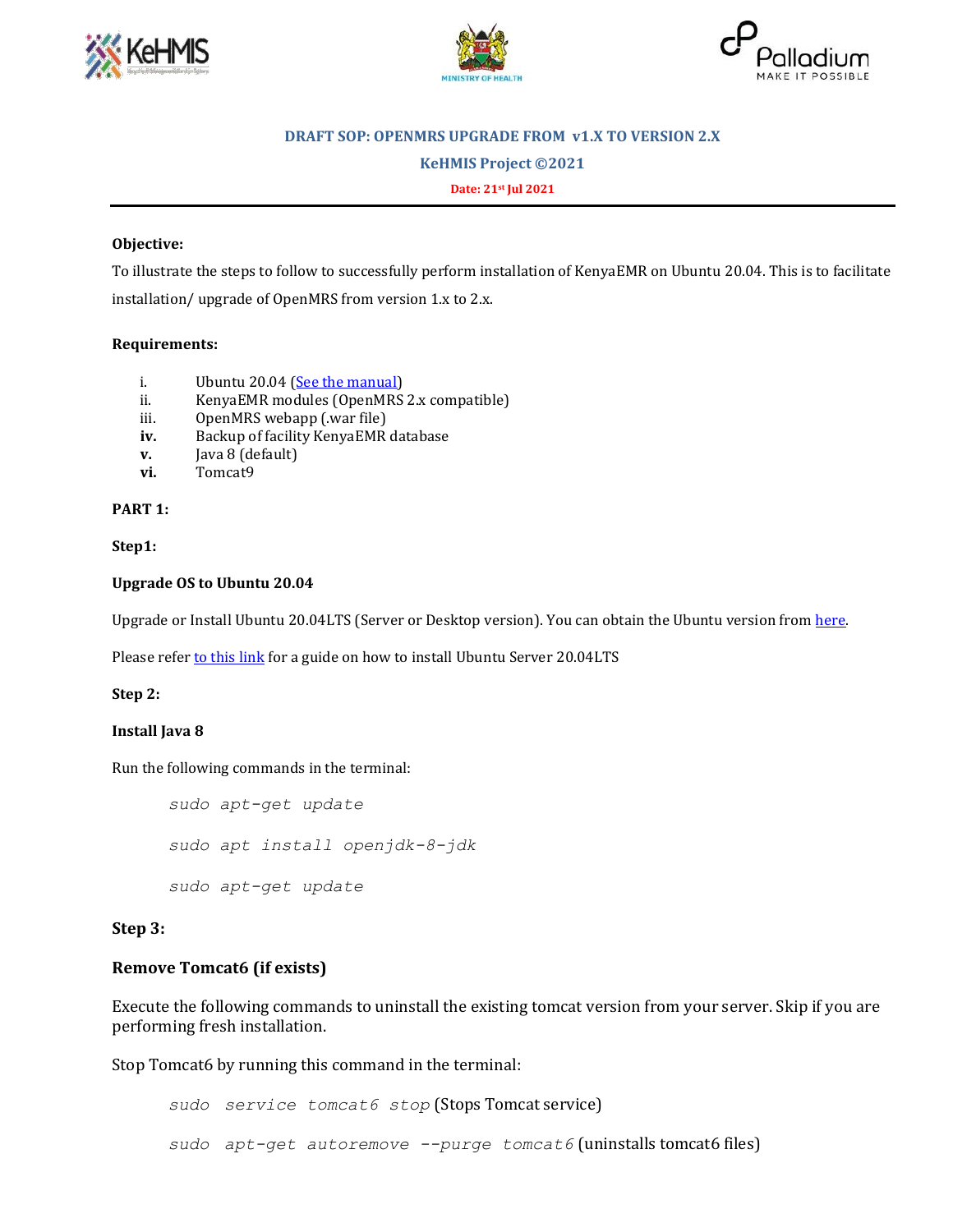





*sudo apt-get update*

# **Install Tomcat 9**

Run the following commands in the terminal: *sudo apt install tomcat9 sudo apt install tomcat9-docs tomcat9-examples tomcat9-admin*

## **Step 4:**

# **Configure Tomcat 9:**

Run the following commands in the terminal:

*sudo nano /etc/tomcat9/server.xml*

Under the HTTP Connector, add the following configurations and set the value to 200MB. The final setting should look as below:

```
maxPostSize= "209715200"
URIEncoding="UTF-8"
relaxedQueryChars="[,]"
```

```
<Connector port="8080" protocol="HTTP/1.1"
          connectionTimeout="20000"
          redirectPort="8443"
          maxPostSize="209715200"
          URIEncoding="UTF-8"
          relaxedQueryChars="[,]" />
       BOARDARAHAMB HAIRA the ab-
                                mod+head and an
```
## **Increase Multipart config in web.xml**

Run the following commands in the terminal:

*sudo nano /usr/share/tomcat9-admin/manager/WEB-INF/web.xml*

Under the **multipart config**, edit the following config to set it to **200MB**:

```
<max-file-size>209715200</max-file-size>
<max-request-size>209715200</max-request-size>
```
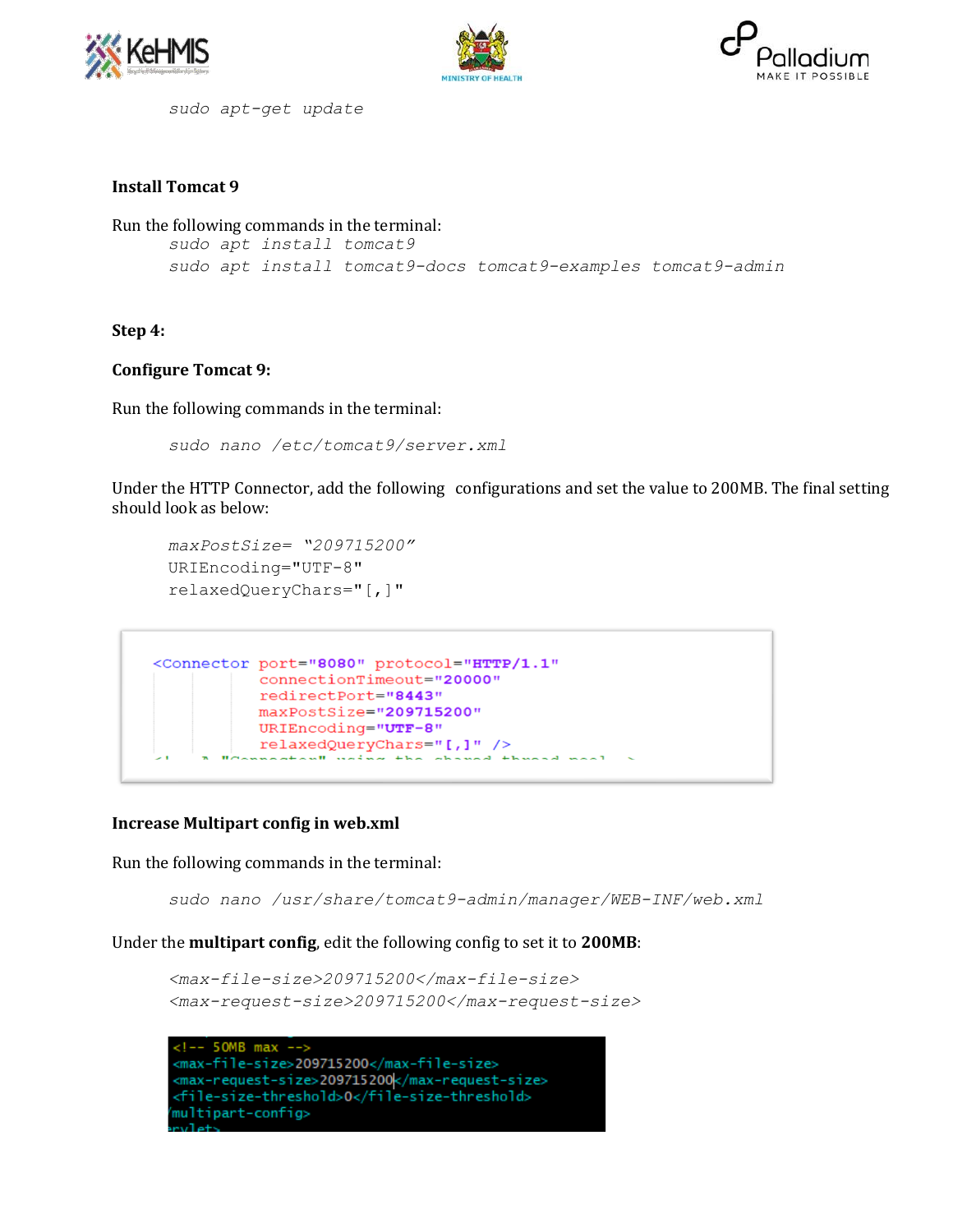





# **On catalina.propterties**

# **Open the catalina.properties file**

**Tomcat9:** *sudo nano /var/lib/tomcat9/conf/catalina.properties*

At the tail end of this file, add the following line:

org.apache.tomcat.util.buf.UDecoder.ALLOW\_ENCODED\_SLASH=true

# **Add role config tomcat-users**

Run the following commands in the terminal:

*sudo nano /etc/tomcat9/tomcat9-users.xml*

Add the following in the tomcat users.xml file:

*<role rolename="tomcat"/>*

*<role rolename="manager-gui"/>*

*<role rolename="admin-gui"/>*

```
<user username="admin" password="PASSWORD" roles=" tomcat, manager-gui, 
admin-gui"/>
```
*Replace all the quotation marks*

## **Optimize Tomcat**

Add the following in /etc/default/tomcat9 file

Run command: sudo nano /etc/default/tomcat9

Uncomment the line:

JAVA HOME=/usr/lib/jvm/<mark>java-8-openjdk</mark> (edit to reflect java library name as shown below)

Open a separate terminal and navigate into  $/\text{usr}/\text{lib}/\text{jvm}$  and list the content to obtain the correct Java library name reference (**e.g.** 

- **-** cd /usr/lib/jvm [ENTER]
- **-** ll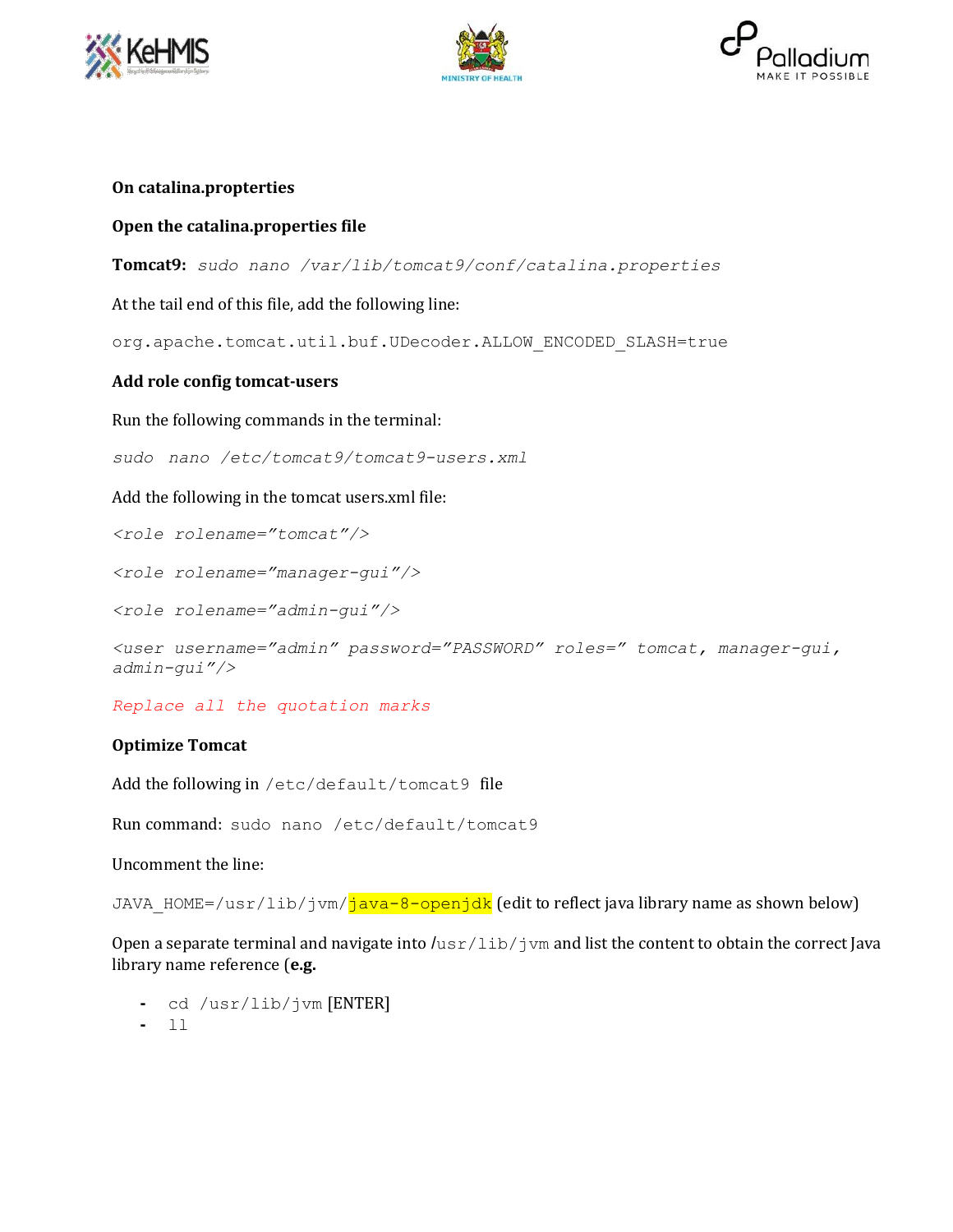





| -rw-r--r-- 1 root root 2764 Elb 21 14:46 .java-1.8.0-openidk-amd64.jinfo |  | lrwxrwxrwx 1 root root 20 Elb 21 14:46 java-1.8.0-openjdk-amd64 -> java-8-openjdk-amd64/ |
|--------------------------------------------------------------------------|--|------------------------------------------------------------------------------------------|

[ENTER] and obtain the correct java library name – an example shown below:

## **(NB**: **Should point to the Java you are using in this case here I am pointing to Java 8)**

```
JAVA_OPTS="${JAVA_OPTS} -Xmx2048m -Xms1024m -XX:PermSize=512m -
XX:MaxPermSize=512m -XX:NewSize=256m"
```
**NB: The memory allocation above should be based on your RAM size. The above allocations are suitable for a 8GB RAM machine.**

#### **Step 5:**

### **Create the OpenMRS folder and set permissions for the tomcat9 user**

Run the following commands in the terminal:

```
sudo mkdir /var/lib/OpenMRS 
sudo chown -R tomcat:tomcat /var/lib/OpenMRS/
sudo chmod -R 755 /var/lib/OpenMRS*
```
#### **a. Redirect tomcat logs to catalina.out**

Edit the file: /lib/systemd/system/tomcat9.service and comment out the line: SyslogIdentifier=tomcat9

sudo nano /lib/systemd/system/tomcat9.service

It should look like this after commenting out: #SyslogIdentifier=tomcat9 Add these two lines:

```
StandardOutput=append:/var/log/tomcat9/catalina.out
StandardError=append:/var/log/tomcat9/catalina.out
```
Under **[Service],** add the following line:

```
ReadWritePaths=/var/lib/OpenMRS/
```
Write out (CLtr X) and save the changes

#### **b. Force tomcat9 ReWrite on /var/lib directory**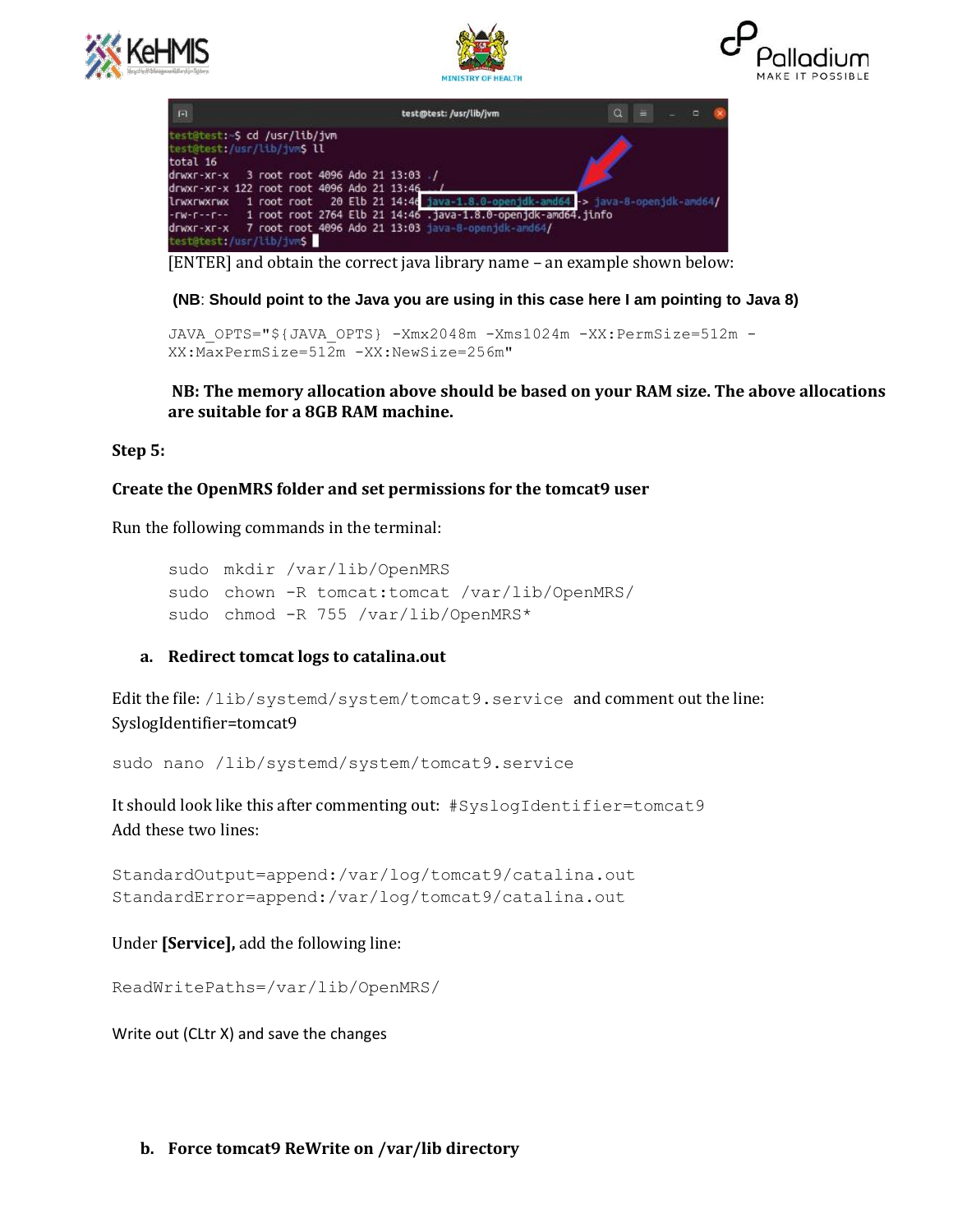





Create **tomcat9.service.d** directory inside etc/systemd/system dir path as follows:

sudo mkdir /etc/systemd/system/tomcat9.service.d

Inside the created directory, create a blank file names: **logging-allow.conf** as follows

```
sudo nano logging-allow.conf
```
In the file, add the following:

ReadWritePaths= /var/lib/OpenMRS

(NB: OpenMRS folder must have been already created in var/lib…. Otherwise, it will result into error) Write out the file and then execute the following commands

```
sudo systemctl daemon-reload
sudo systemctl restart tomcat9
```
To start/stop/restart tomcat9, please type the following commands:

```
sudo service tomcat9 start
sudo service tomcat9 stop
sudo service tomcat9 restart
```
## **Step 6:**

## **Install MySQL 5.6 on Ubuntu 20.04**

Uninstall existing MySQL version if using any other version other than MySQL version 5.6, otherwise skip this step.

Use the following steps to install MySQL 5.6 on Ubuntu 20.04.

```
sudo add-apt-repository 'deb http://kr.archive.ubuntu.com/ubuntu 
xenial main' 
OR:
sudo add-apt-repository 'deb http://archive.ubuntu.com/ubuntu trusty 
universe'
```
## Then do the following :

```
sudo apt update
sudo apt-get install mysql-server-5.6
sudo touch /var/run/mysqld/mysql.sock
sudo chown mysql:mysql /var/run/mysqld
sudo update-rc.d mysql defaults
sudo service mysql restart
```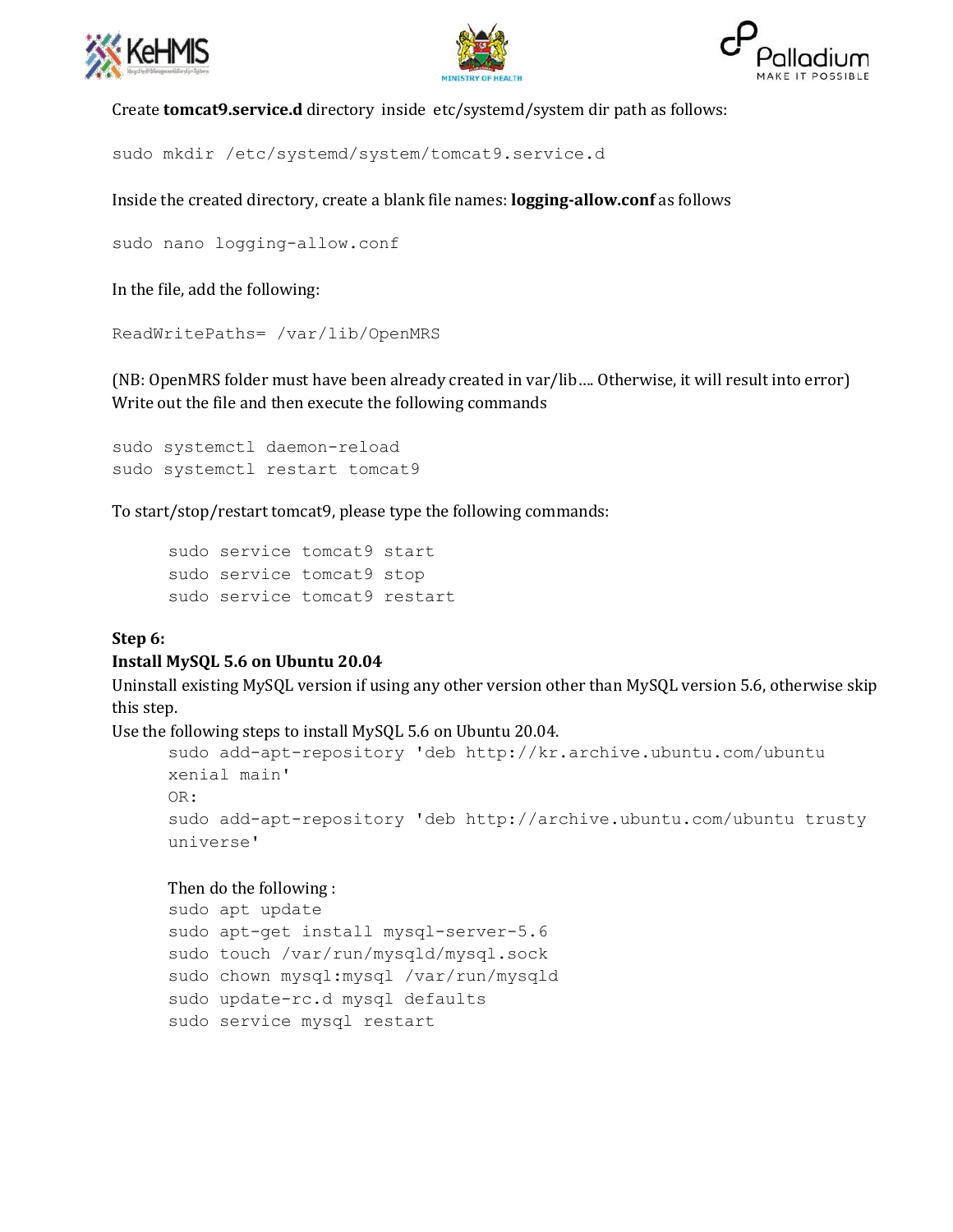





**Step 7:**

# **Copy the necessary modules and web app file into respective Dirs.**

Copy the modules folder and its content into. **OpenMRS** dir: sudo cp -R modules /var/lib/OpenMRS **[ENTER].**

Copy the .war file into webapp directory: sudo cp openmrs.war /var/lib/tomcat9/webapps

# **Step 8:**

- Restart tomcat service and wait until KenyaEMR starts successfully
- Open your browser and enter the correct KenyaEMR URL.
- Wait for all the openmrs schema to be created

# **NB:**

In case of errors while upgrading, go into the upgrade package, navigate into the Script folder, and open the "**database\_updates**" file.

Comment out the following lines by adding "**#**" before the lines:

- DROP index metadatamapping idx mdtm mdclass ON metadatamapping metadata term mapping;
- ALTER TABLE reporting report design DROP FOREIGN KEY `report\_definition\_uuid for